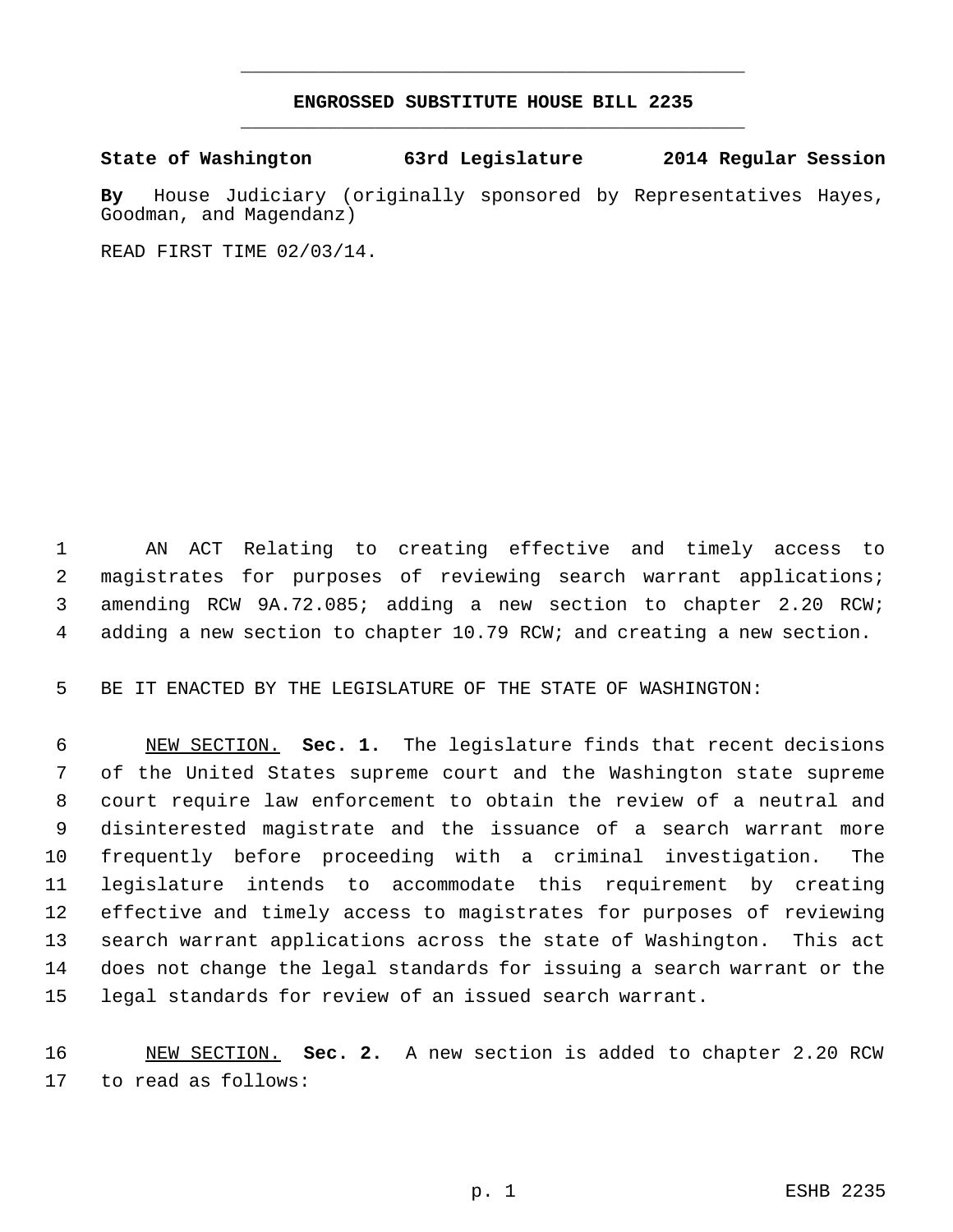Any district or municipal court judge, in the county in which the offense is alleged to have occurred, may issue a search warrant for any person or evidence located anywhere within the state.

 NEW SECTION. **Sec. 3.** A new section is added to chapter 10.79 RCW to read as follows:

 (1) Any magistrate as defined by RCW 2.20.010, when satisfied that there is probable cause, may upon application supported by oath or affirmation, issue a search warrant to search for and seize any: (a) Evidence of a crime; (b) contraband, the fruits of crime, or things otherwise criminally possessed; (c) weapons or other things by means of which a crime has been committed or reasonably appears about to be committed; or (d) person for whose arrest there is probable cause or who is unlawfully restrained.

 (2) The application may be provided or transmitted to the magistrate by telephone, e-mail, or any other reliable method.

 (3) If the magistrate finds that probable cause for the issuance of a warrant exists, the magistrate must issue a warrant or direct an individual whom the magistrate authorizes to affix the magistrate's signature to a warrant identifying the property or person and naming or describing the person, place, or thing to be searched. The magistrate may communicate permission to affix the magistrate's signature to the warrant by telephone, e-mail, or any other reliable method.

 **Sec. 4.** RCW 9A.72.085 and 1981 c 187 s 3 are each amended to read as follows:

 $(1)$  Whenever, under any law of this state or under any rule, order, or requirement made under the law of this state, any matter in an official proceeding is required or permitted to be supported, evidenced, established, or proved by a person's sworn written statement, declaration, verification, certificate, oath, or affidavit, the matter may with like force and effect be supported, evidenced, established, or proved in the official proceeding by an unsworn written statement, declaration, verification, or certificate, which:

33 ( $(\overline{+1})$ ) (a) Recites that it is certified or declared by the person to be true under penalty of perjury;

35  $((+2))$  (b) Is subscribed by the person;

36  $((\langle 3 \rangle)(c)$  States the date and place of its execution; and